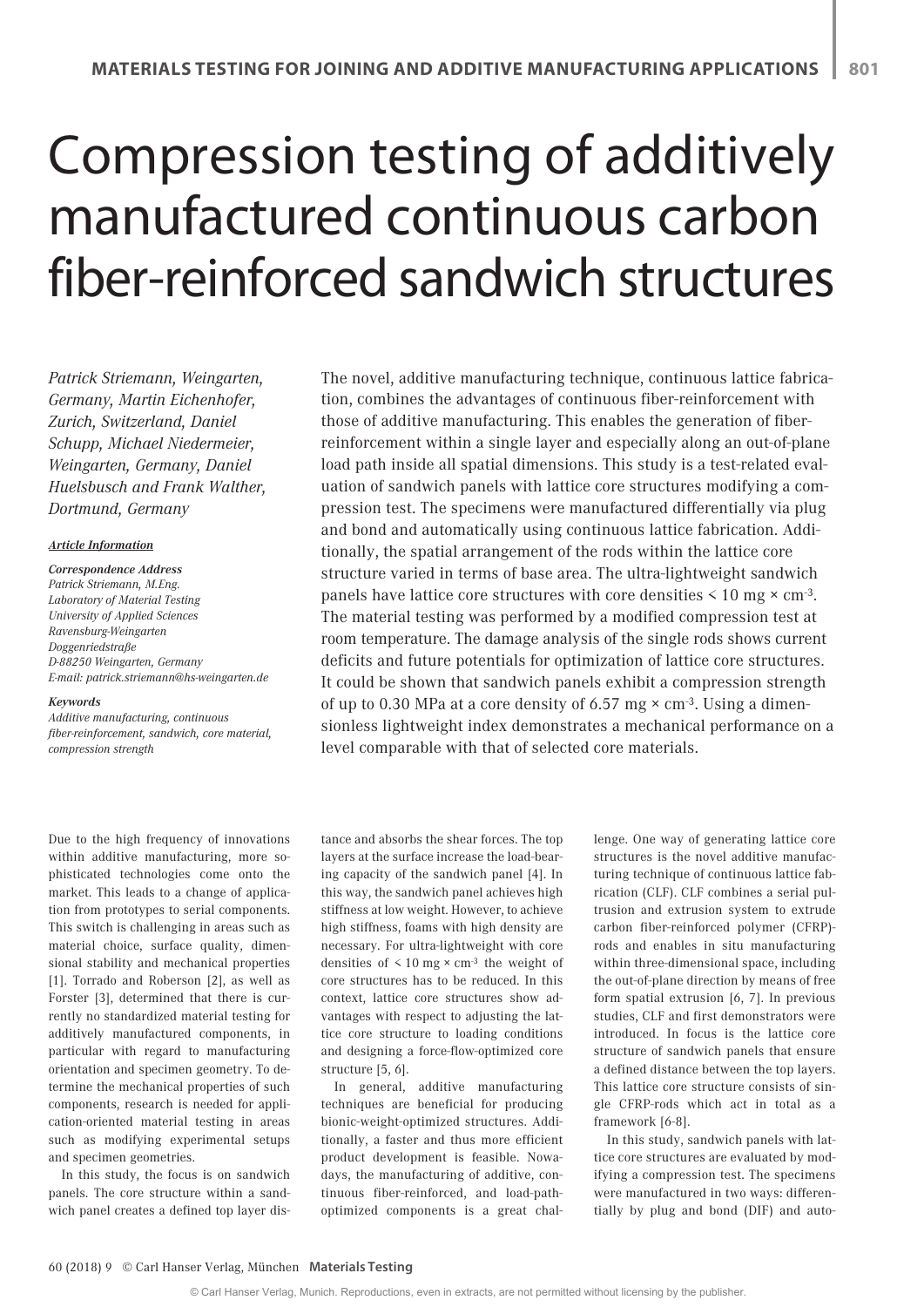matically by CLF. Additionally, the base areas of lattice core structures are varied, either triangular, quadratic or hexagonal, resulting in six different sandwich panels. To realize and verify the systematic approach, the compression test must be modified.

#### **Manufacturing process and materials**

Manufacturing process. The specimens are manufactured in three steps. The first step encompasses the production of the individual top layers via the additive manu-



*Figure 1: Scheme for differential manufacturing (DIF) process steps, a) individual top layers (FFF), b) manufacturing of lattice core structure, c) manual assembly*



*Figure 2: Scheme for continuous lattice fabrication (CLF) process steps, a) individual top layers (FFF), b) manufacturing of lattice core structure, c) manual assembly*



*Figure 3: Force transmission, a) plug-in-connector (DIF), b) interface (CLF)*

a)

b)



*Figure 4: Manufacturing of CFRP-rod (CLF), a) motion cycle of CLF-application head, b) production cell with six-axis robot und CLF-application head*

facturing method fused filament fabrication (FFF). The second process step, manufacturing a lattice core structure, is accomplished according to two techniques DIF or CLF. During the last step, the two top layers including CFRP-rods are joined together manually via adhesive bonding. A schematic visualization of the three process steps is shown in Figure 1 (DIF) and Figure 2 (CLF).

DIF uses plug-in-connectors to place and bond the CFRP-rods. The plug-in-connectors are relevant for force transmission between the rods and the top layers. For loadpath-optimized force transmission, notches should be reduced because of the resulting stress concentrations [9]. In order to counteract these stress concentrations, the connection between top layer and plug-in-connector is equipped with radii. The bionicoptimized plug-in-connector is shown in Figure 3a.

Within the production cell, the CLF-application head is combined with a six-axis robotic arm (KRC5 sixx, KUKA, Germany). The in situ manufactured CFRP-rod is solidified within a few seconds after leaving the CLF-application head. The high viscosity of the fiber filled material enables an extrusion of CFRP-rods out-of-plane without further support structures for forming the CFRP-rod. The force transmission between the top layer and the CFRP-rod is realized by a CLF-interface as displayed in Figure 3b. In Figure 4, the motion cycle for the manufacturing of one CFRP-rod as well as the corresponding production cell is shown.

Materials and joining. The top layers made of thermoplastic polymer polylactic acid (PLA) (EasyFill™, Formfutura BV, Netherlands). These substrates include process specific connectors depending on the lattice core structure and the manufacturing process. Because of the high individuality of the process specific connectors, the substrates are built with a commercial FFF-3D printer (Ultimaker 2+ Extended, Ultimaker BV, Netherlands). All specimens regardless of the manufacturing technique use single CFRP-rods manufactured by the CLF-application head (52 vol.-% stretch broken carbon fibers (STS 40, Toho Tenax, Japan), 48 vol.-% melt spun polyamide 12 (PA12) (PA12, EMS Chemie, Switzerland [5]). The manual adhesive bonding in the last process step is performed using a two-component epoxy resin (ScotchWeld DP490, 3M, USA). The DIF-plug-in-connector is joined by means of the same two-component epoxy resin. Hence, DIF-panels consist entirely out of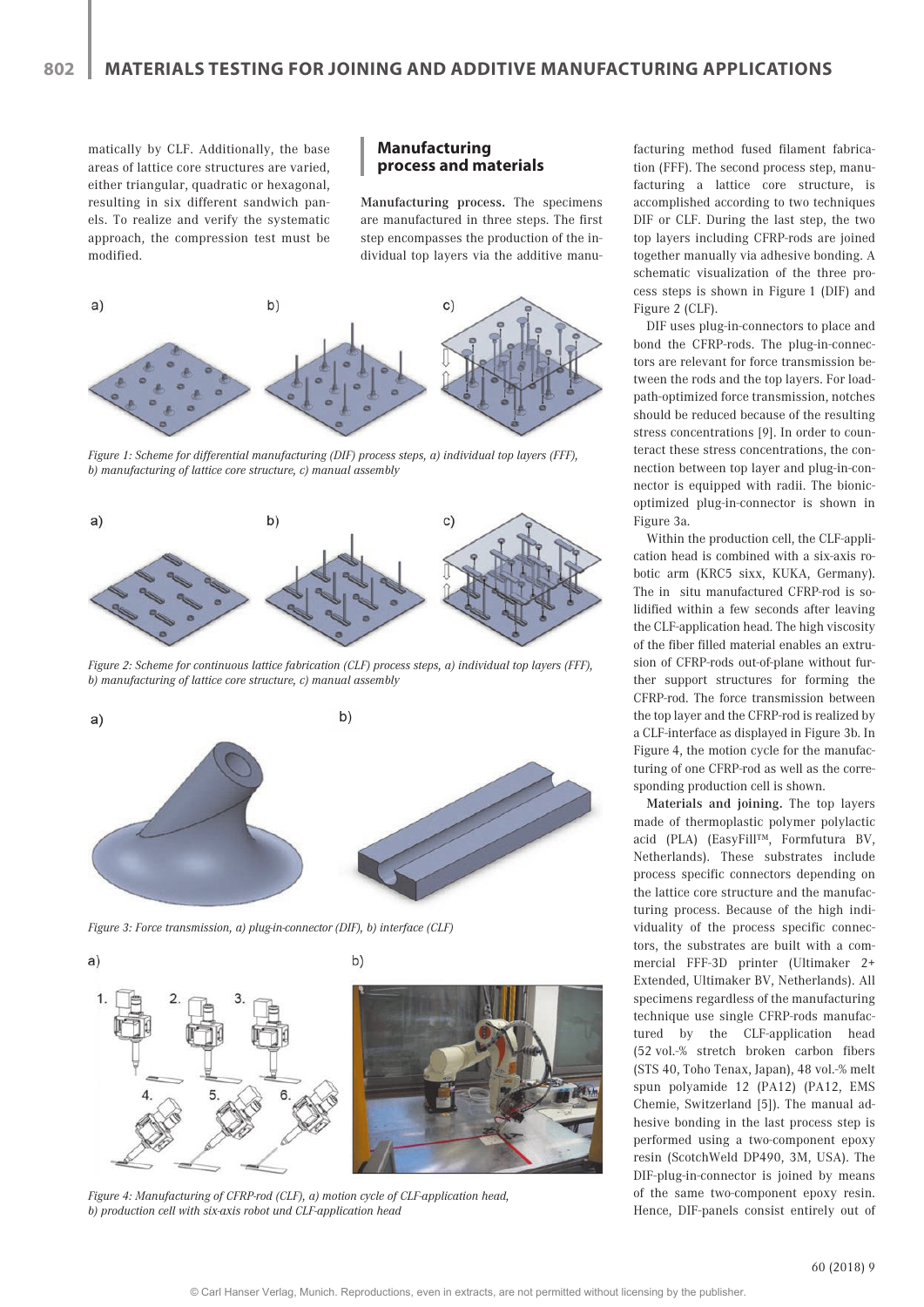adhesive bonding (second and third process step). Within the CLF-interface two different thermoplastic polymers, PLA and PA12 are joined together via melt adhesive bonding. In contrast, CLF-panels consist out of melt adhesive bonding (second process step) and adhesive bonding (third process step).

Base area and unit cell. On the basis of the first demonstrators developed by Eichenhofer et al. [6], additional base areas for lattice core structures have been introduced, see Figure 5. The edge lengths of the base areas are given by geometrical coordinates like the height of the lattice core structure  $h_{core}$  (30 mm) and varying rod angles

(90 $^{\circ}$ , 60 $^{\circ}$  or 55 $^{\circ}$ ). The 55 $^{\circ}$  angle is an average based on previous studies by Fan et al. (54.7°) [10] and Schneider et al. (56°) [11]. The edges of the base areas are used as the source for CFRP-rods. Models of DIF-panels and CLF-panels with a quadratic lattice core structure are presented in Figure 6. CLFprocess constraints require an adaptation of the base area. Specific information for the different variations is listed in Table 1. The core densities of lattice core structure  $\rho_{\text{core}}$ are entirely out of CFRP-rods and the adhesive in the third manufacturing step. CLFpanels have greater densities compared to DIF-panels because of the interface.

Manufacturing parameters. For manu-



*Figure 5: Base areas of unit cells, a) triangular, b) quadratic, c) hexagonal*



*Figure 6: Sandwich panels with a quadratic lattice core structure, a) DIF, b) CLF*

| Manufacturing<br>process | Variation<br>base area | Number<br>of rods | Angle of rods<br>(0) | $\rho_{\rm core}$<br>$(mg \times cm^{-3})$ |
|--------------------------|------------------------|-------------------|----------------------|--------------------------------------------|
| DIF                      |                        | 18                | 55                   | 7.23                                       |
|                          |                        | 16                | 60                   | 5.47                                       |
|                          |                        | 18                | 90                   | 6.57                                       |
| <b>CLF</b>               |                        | 18                | 55                   | 8.70                                       |
|                          |                        | 16                | 60                   | 7.93                                       |
|                          |                        | 18                | 90                   | 8.30                                       |

*Table 1: Specific information regarding different variations for DIF and CLF*

facturing a CFRP-rod with a CLF-application head, process parameters based on Eichenhofer et al. [6] are used. In two heat phases at 230 °C and an extrusion velocity of 100 mm × min-1 seven commingled yarns are consolidated to a CFRP-rod 1.5 mm in diameter. The resulting CFRP-rods have a tensile strength of 560 MPa, Young's modulus of 83 GPa in reinforcement direction and 4 % void content [6].

#### **Experimental setup**

Quasi-static investigations. The compression tests of sandwich panels are perpendicular to the top layer plane. According to ASTM C365 C365/M, the tests were performed on a universal testing machine (Instron 5567,  $F_{max}$  = 30 kN). The displacement was measured by traverse-position. After preloading with +45 N the tests were carried out with a displacement speed of  $0.5$  mm  $\times$  min<sup>-1</sup>. The tests were stopped at a 20 % drop in force or a displacement of 3 %. The value of percentage refers to the initial specimen thickness  $h_{\text{specimen}}$ . For force introduction, two compression plates are used, see experimental setup in Figure 7. Figure 8 displays the geometry of the specimen with respect to ASTM C365 C365/M. Dimensions of the top layers are  $100 \times 100$  mm with a thickness of 1.5 mm. The design of the specimen and the adjustment of the process settings are set up to yield a height of lattice core structure  ${\rm h_{core}}$  = 30 mm. Because of inaccuracies within the manufacturing processes, the exact thickness varies about ±1 mm and was measured before each test.

### **Results**

Quasi-static investigations. The compression tests are performed in six different variations. For each variation, three specimens were tested. Consequently, the re-



*Figure 7: Experimental setup of compression test according to ASTM C365 C365/M*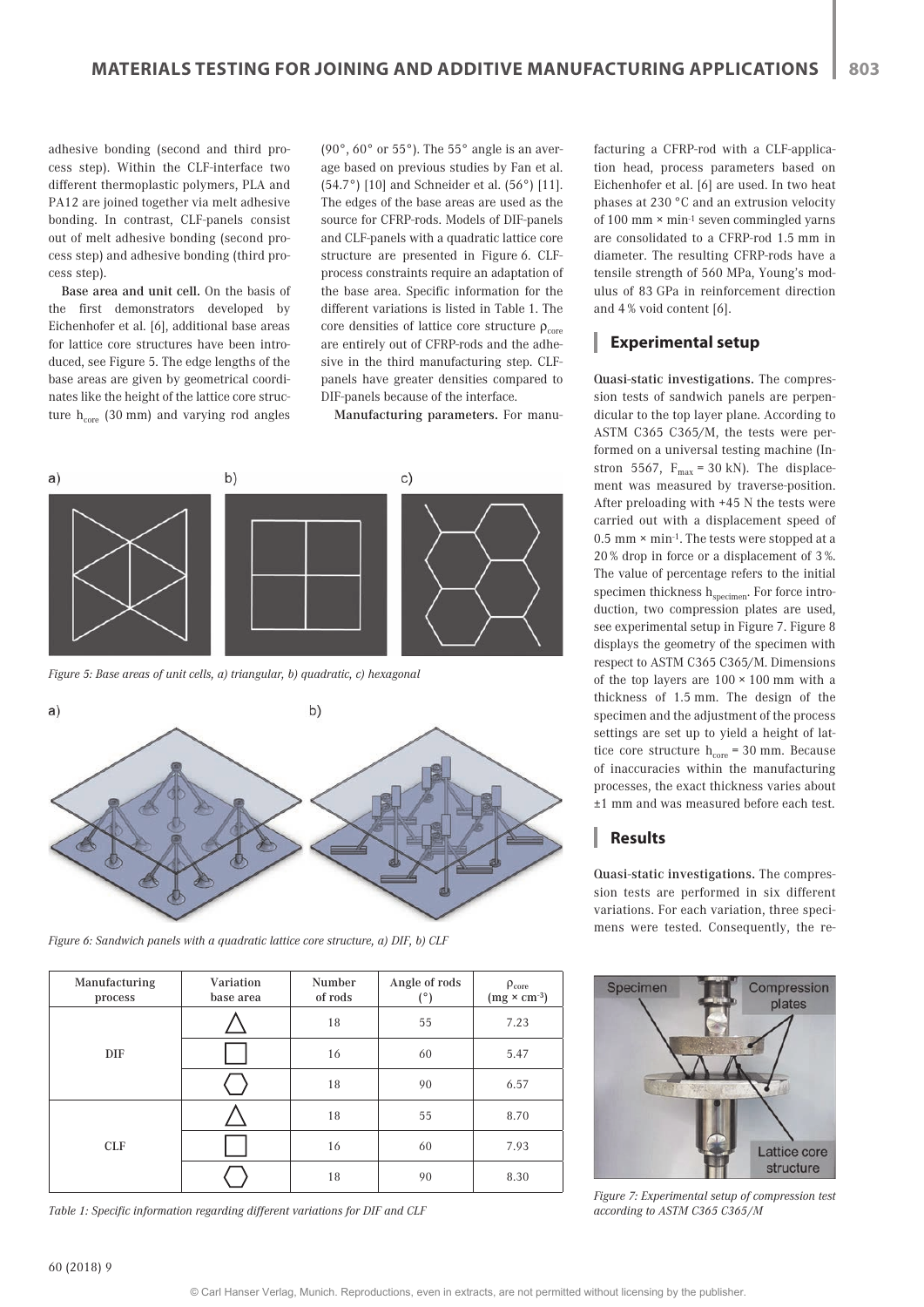sults displayed are the mean and the corresponding standard deviation within a test series. In Figure 9 the results of the hexagonal lattice core structure are given. The axis of abscissas shows the displacement in the z-direction in percent points. The axis of ordinate shows the applied nominal force  $F_n$ . The examples illustrate the main differences between both manufacturing processes and represent charac-



*Figure 9: Compression tests with a hexagonal lattice core structure nominal force vs. displacement diagram, a) DIF, b) CLF*



*Figure 10: Compression strength* σ*c and compression modulus K depending on variation for DIF and CLF*

teristic curves for the respective manufacturing process.

In Figure 9a, the results of the DIF-panels with a hexagonal lattice core structure are plotted. At the beginning, all curves show a continuous and great increase of force. During the tests, single CFRP-rods of the lattice core structure break, resulting in abrupt reductions of force without a significant change in displacement. The first failures of CFRP-rods vary within the different specimens in a range of about 1,600 N and 2,600 N. Specimens 1 and 3 represent a further increase in force until approximately 2,700 N and 3,200 N, respectively, followed by an abrupt failure of the entire structure. In contrast, specimen 2 absorbs a high number of failed CFRP-rods, leading to a significantly increased displacement until failure. All specimens within the test series fail through the stop criterion of a 20 % drop in force. The maximum force  $F_{\text{max}}$  of the DIF-panels with a hexagonal lattice core structure is in average 2,960 ± 300 N (compression strength σ<sub>c</sub> of  $0.30 \pm 0.03$  MPa). The mean of compression modulus K is 37.71 ± 9.31 MPa.

Figure 9b presents the graphs of CLFpanels with a hexagonal lattice core structure. All curves increase nearly similarly to a quasi-linear slope. The curves of CLFpanels show no explicit peak. After a decreasing of stiffness at a displacement of about 2 %, an area with increasing displacement under constant force follows until failure. Neither during the tests nor on the basis of the resulting curves is an abrupt failure recognizable. The tests of the CLFpanels were stopped by reaching the stop criterion of 3 % displacement. Further investigations have shown that a test to a maximum displacement of 15 % has no influence on the constant force until failure. The CLF-panels reach in average a maximum force  $F_{max}$  of 1,130  $\pm$  139 N (compression strength  $\sigma$  of 0.11  $\pm$  0.01 MPa) and a compression modulus K of  $8.40 \pm 0.95$  MPa.

The bar chart in Figure 10 presents all average results of compression strength  $\sigma_c$  and compression modulus K along with the corresponding standard deviations. It can be seen that the DIF-panels have higher compression strengths and compression modulus compared to CLF-panels. Separating the base areas clarify that the hexagonal lattice core structure has the highest compression strength  $\sigma_c$  and compression modulus K within the respective manufacturing process (CLF: compression strength  $\sigma_c$  0.11 MPa, compression modulus K 8.40 MPa; DIF: compression strength  $\sigma_c$  0.30 MPa, compression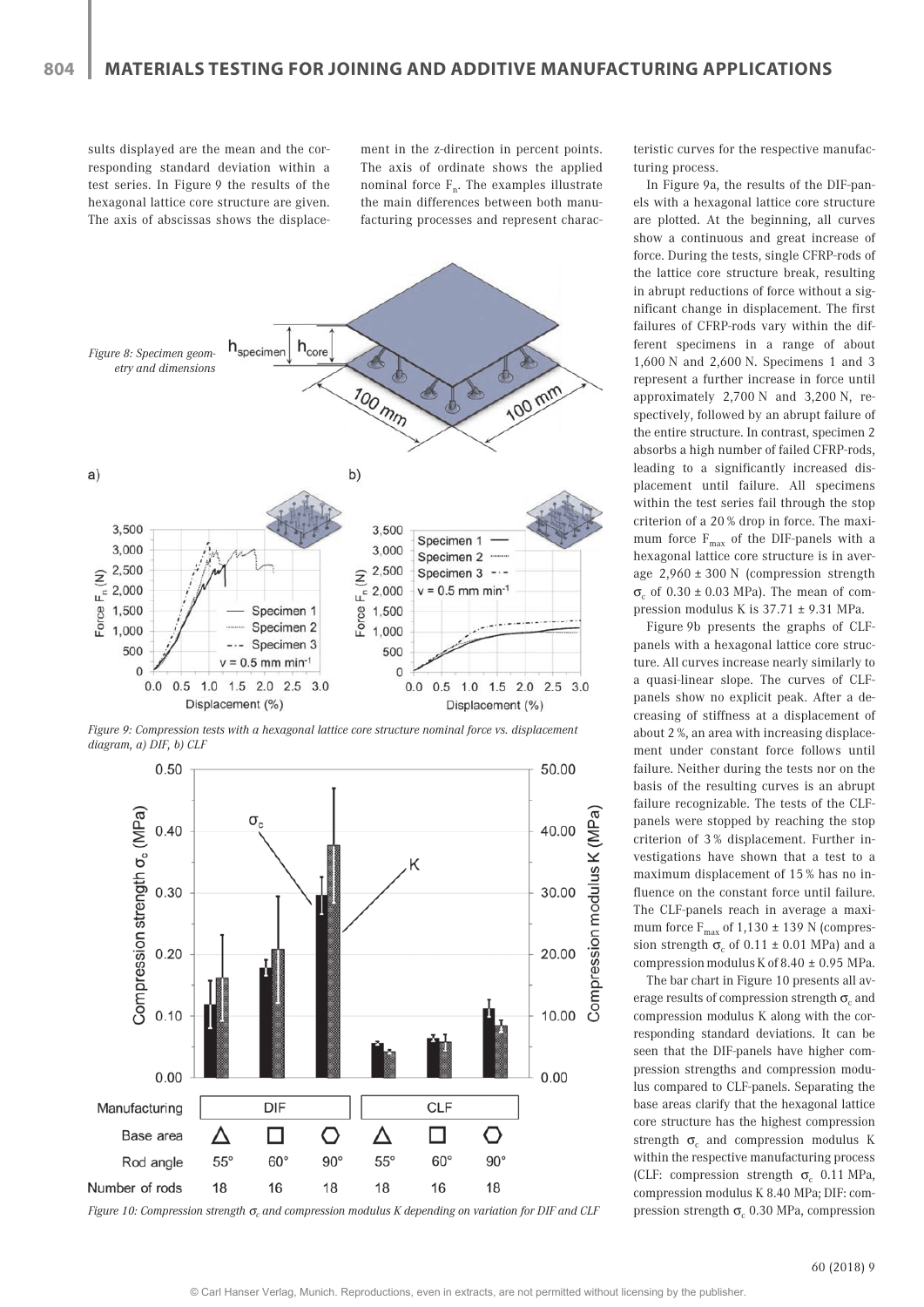modulus K 37.71 MPa). Furthermore, the bars visualize that the triangular lattice core structure has the lowest values within the respective manufacturing process (CLF: compression strength  $\sigma_c$  0.06 MPa, compression modulus K 4.26 MPa; DIF: compression strength  $\sigma_c$  0.12 MPa, compression modulus K 16.21 MPa). In addition, the bar chart shows that for DIF-panels the corresponding standard deviation is higher as compared to CLF-panels. On the average, standard deviation of DIF-panels is about factor 3.5 higher in terms of compression strength and even about factor 9.6 higher in terms of compression modulus. One explanation for this high standard deviation for DIF-panels is inaccuracy during manufacturing. In particular, inaccuracies in feed-rate-unit and cutting process result in CFRP-rods with tolerances in length of ±0.5 mm. Hence, a similar distribution of forces cannot be ensured. The longer CFRProds have to withstand higher loads and fail before the loadbearing of the entire lattice core structure is reached. The inaccuracies in the influence of CFRP-rods described, in particular, with respect to the DIF-panels and the CLF-panels manufactured in an automated production cell do not show these inaccuracies.

To explore these inaccuracies and high standard deviations more closely, a failure analysis was done using a scanning electron microscope (SEM) (Philips, XL 20, Netherlands) as well as preparing crosssections. The DIF-panels fail independently of the lattice core structure either at the fixing points or in the middle of the CFRProds. Figure 11a shows a fracture of a DIFpanel in the middle of the CFRP-rods, representing a kink band [12, 13]. The detailed view in Figure 11b illustrates the local elongated matrix which surrounds broken fibers. The broken fibers have perpendicular fractured surfaces and support the approach of an abrupt high impact failure. Figure 12a displays a cross-section of the plug-in-connector which is used for the DIF-panels. Between the outer top layer and the plug-in-connector, radii are visible that prohibit an abrupt change of stiffness. The transition between plug-in-connector and CFRP-rod, in particular between epoxy and CFRP-rod, turns out rather sharply. This sharp notch, located at the two fixing points of CFRP-rod, results in stress concentrations and affects the mechanical properties negatively [9, 14].

Figure 12b shows a cross section of the CLF-interface. A good connection within the melt adhesive bonding as well as the turning point of the fibers can be seen. In Figure 13, the CLF-force transmission is shown before and after the compression test. As mentioned regarding the curves in Figure 9b, there is no abrupt failure of the CLF-panels. The tests stopped by reaching 3 % maximum displacement. One approach for the slow increase at the beginning is the lack of stiffness in the area of fibers turning. Hence, there is no abrupt failure of the CFRP-rods, but the CFRP-rods return to the interface-direction under constant force. This failure

 $a)$ 



(1) [15].

 $LWI = F_t \times F_d^{-1}$ 

behavior can be described as noncritical with a high energy absorption capacity. Lightweight index. For a comparison with other core materials, the measured values refer to the core density  $\rho_{\text{core}}$ . One possibility to receive a comparable, dimensionless value is the lightweight index (LWI). The LWI is defined as the quotient of total load  $\mathrm{F_{t}}$  and dead load  $\mathrm{F_{d}}$  as shown in Equation

 $^{-1}$  (1)

*Figure 11: SEM recording of failure in the middle of the CFRP-rod, a) kink band, b) detail of kink band with perpendicular carbon fiber failure surface within PA12 matrix*



*Figure 12: Optical microscope of cross sections, a) plug-in connector (DIF), b) interface (CLF)*



*Figure 13: CLF-force transmission, a) before testing, b) after testing*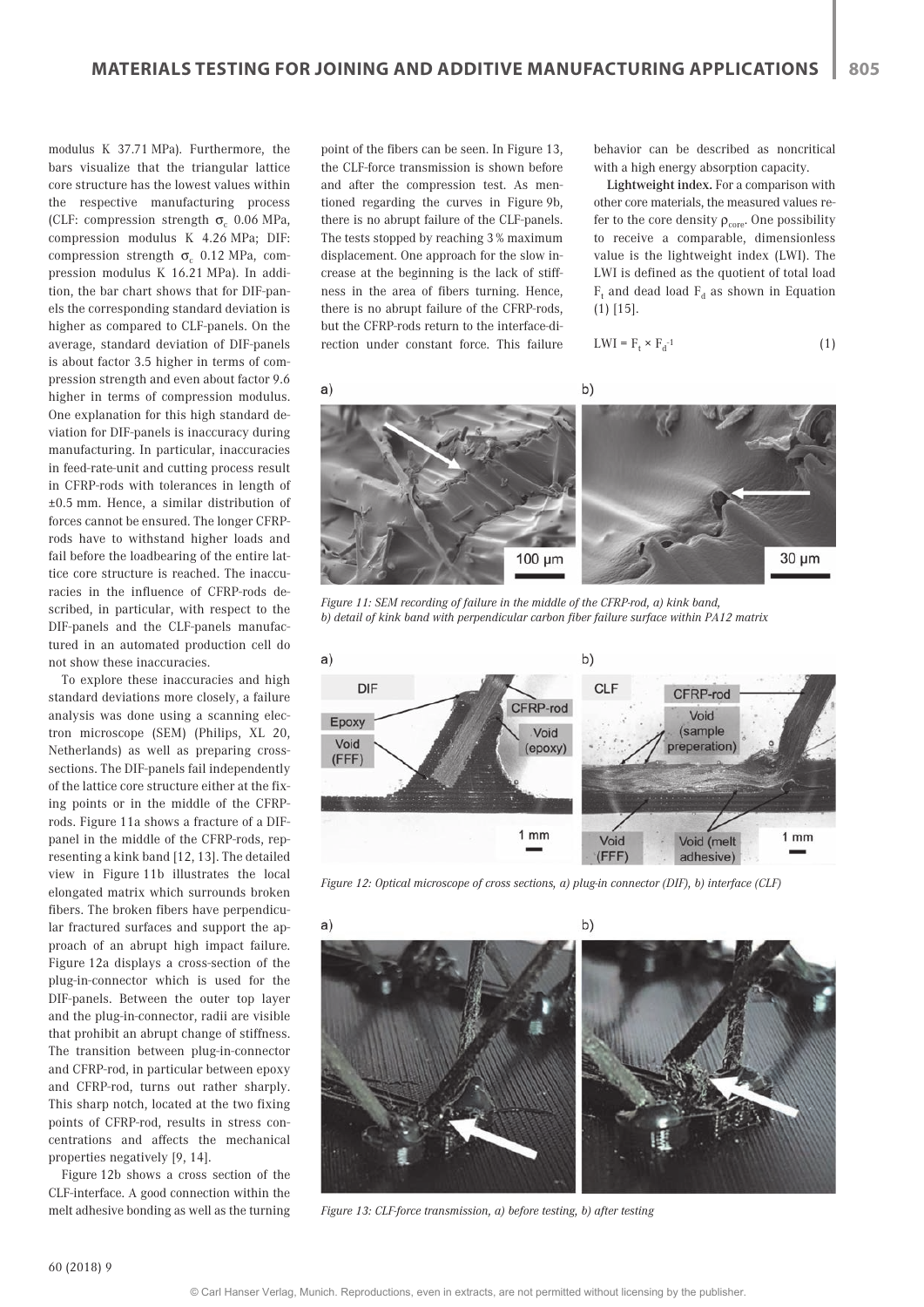The total load  $\mathrm{F_{t}}$  is defined as the product of multiplying compression strength  $\sigma_c$  and base area base<sub>core</sub> (2). The dead load  $F_d$  is defined as the product of multiplying the volume of core  $h_{\text{core}} \times \text{base}_{\text{core}}$ , the density of core  $\rho_{\text{core}}$  and force of gravity g (3). Modifying Equation (1) with Equation (2) and (3) the Equation (4) for calculating LWI under compression load result. [15]

$$
F_t = \sigma_c \times \text{base}_{\text{core}} \tag{2}
$$

 $\label{eq:12} \mathbf{F_{d}=h_{core}\times base_{core}\times \rho_{core}\times g} \tag{3}$ 

$$
LWI = \sigma_c \times (h_{core} \times \rho_{core} \times g)^{-1}
$$
 (4)

In Table 2, all tested variations with their core density  $\rho_{\rm core},$  their compression strength  $\sigma_c$ , and the resulting LWI for a core height  $h_{core}$  = 30 mm are listed. The higher the LWI, the better the ratio between compression strength  $\sigma_c$  and core density  $\rho_{core}$ . The highest LWI in the respective manufacturing process has the hexagonal lattice core structure (DIF: 154,450; CLF: 44,870). In Table 3, a selection of other core materials with the corresponding data from the manufacturer for core density  $\rho_{\text{core}}$  and compression strength  $\sigma_c$  are listed. It can be seen that the mechanical properties of DIFpanels with a hexagonal lattice core structure are comparable with the technically applicable balsa wood Baltek®. The CLFpanels with a hexagonal lattice core structure are comparable with foams like ROHACELL® 31 A and AIREX® R82.60.

#### **Conclusions and outlook**

With the aid of the novel additive manufacturing technique, continuous lattice fabrication (CLF), ultra-lightweight sandwich panels were produced. The material testing was performed by a compression test perpendicular to the top layer plane. The lattice core structure within the sandwich panel consists of continuous carbon fiberreinforced polymer (CFRP)-rods. The lattice core structures have densities  $\leq 10$  mg  $\times$  cm<sup>-3</sup> and selective pivots for force transmission. In this context, the test-related evaluation of sandwich panels with lattice core structures is in focus. The methodical procedure, as well as the results, can be summarized in a systematic approach for failure analysis of sandwich panels with lattice core structures. The systematic approach includes the modified compression test, the determination of standard deviation and failure analysis by means of a scanning electron microscope. Furthermore, it could be shown that lattice core structures, in spite of obvious potential for improvement, have lightweight indices on a level comparable to performance materials such as balsa wood.

Manufacturing process. Using lattice core structures as a sandwich core material

| Manufacturing<br>process | Variation<br>base area | $ \rho_{\rm core}$ (mg × cm <sup>-3</sup> ) | Compression strength $\sigma_c$ (MPa) | LWI     |
|--------------------------|------------------------|---------------------------------------------|---------------------------------------|---------|
| <b>DIF</b>               |                        | 7.23                                        | 0.12                                  | 56,027  |
|                          |                        | 5.47                                        | 0.18                                  | 111,814 |
|                          |                        | 6.57                                        | 0.30                                  | 154,450 |
| <b>CLF</b>               |                        | 8.70                                        | 0.06                                  | 23,434  |
|                          |                        | 7.93                                        | 0.06                                  | 25,709  |
|                          |                        | 8.30                                        | 0.11                                  | 44,870  |

*Table 2: Lightweight index of different variations for DIF and CLF*

| Material                       | $\rho_{\rm core}$ | $\left(\text{mg} \times \text{cm}^{-3}\right)$ Compression strength $\sigma_c$ (MPa) | LWI     |
|--------------------------------|-------------------|--------------------------------------------------------------------------------------|---------|
| Plascore Honeycomb PN2-1/4-2.0 | 24                | 0.48                                                                                 | 67,958  |
| ROHACELL <sup>®</sup> 31 A     | 32                | 0.40                                                                                 | 42,474  |
| AIREX <sup>®</sup> R82.60      | 60                | 0.70                                                                                 | 39,642  |
| AIREX <sup>®</sup> C70.75      | 80                | 1.45                                                                                 | 61,587  |
| <b>BALTEK® SB.50</b>           | 109               | 5.50                                                                                 | 171,453 |
| ROHACELL <sup>®</sup> 110 S    | 110               | 2.80                                                                                 | 86,492  |

*Table 3: Lightweight index of comparative core materials [16-21]*

shows high potential for reducing the weight of core structures and achieving core densities < 10 mg × cm-3. Two different manufacturing processes were realized. Differential manufacturing (DIF) shows high potential but inaccuracies within the manufacturing process. The feed-rate-unit and the cutting process within a manual operation mode of the CLF-application head lead to higher tolerances and therefore to an unequal force transmission of a lattice core structure. Using the CLF-application head in the production cell, results in a more precise lattice core structure and consequently in more accurate force transmission. Hence, the standard deviation of the CLF-panels is much smaller as compared to the DIF-panels.

Quasi-static investigations. The DIFpanels achieve higher values for compression strength and compression modulus as compared to CLF-panels. The failure was abrupt and localized at the fixing points or in the middle of the CFRP-rod. The failure behavior of CLF-panels could be described as noncritical and was primarily localized in the force transmission between the CFRP-rod and top layer. Within a manufacturing series, the hexagonal lattice core structure has the highest amount of compression strength and compression modulus. Hence, for a uniaxial compression load, the hexagonal lattice core structure with perpendicular CFRP-rods are to be preferred.

In further studies, the manufacturing process will be optimized to improve the force transmission of both processes and decrease the void content of CFRP-rod. In addition, the load capacity of DIF-panels will be improved through a reduction of stress concentrations in plug-in-connectors. The mechanical properties of CLFpanels in terms of compression strength and compression modulus can be adjusted by different approaches to the level of DIFpanels. In further investigations, the high residual load capacity will be considered to optimize the stop criterion for lattice core structures. In addition, the systematic approach developed will be expanded with shear loads as well as an overlap of compression and shear loads. Thus, existing experimental setups will be modified to determine the shear strength of lattice core structures and will be included in the systematic approach. Based on the quasi-static results, the systematic approach will be extended in cyclic investigations in order to characterize the fatigue behavior of lattice core structures. Compression after im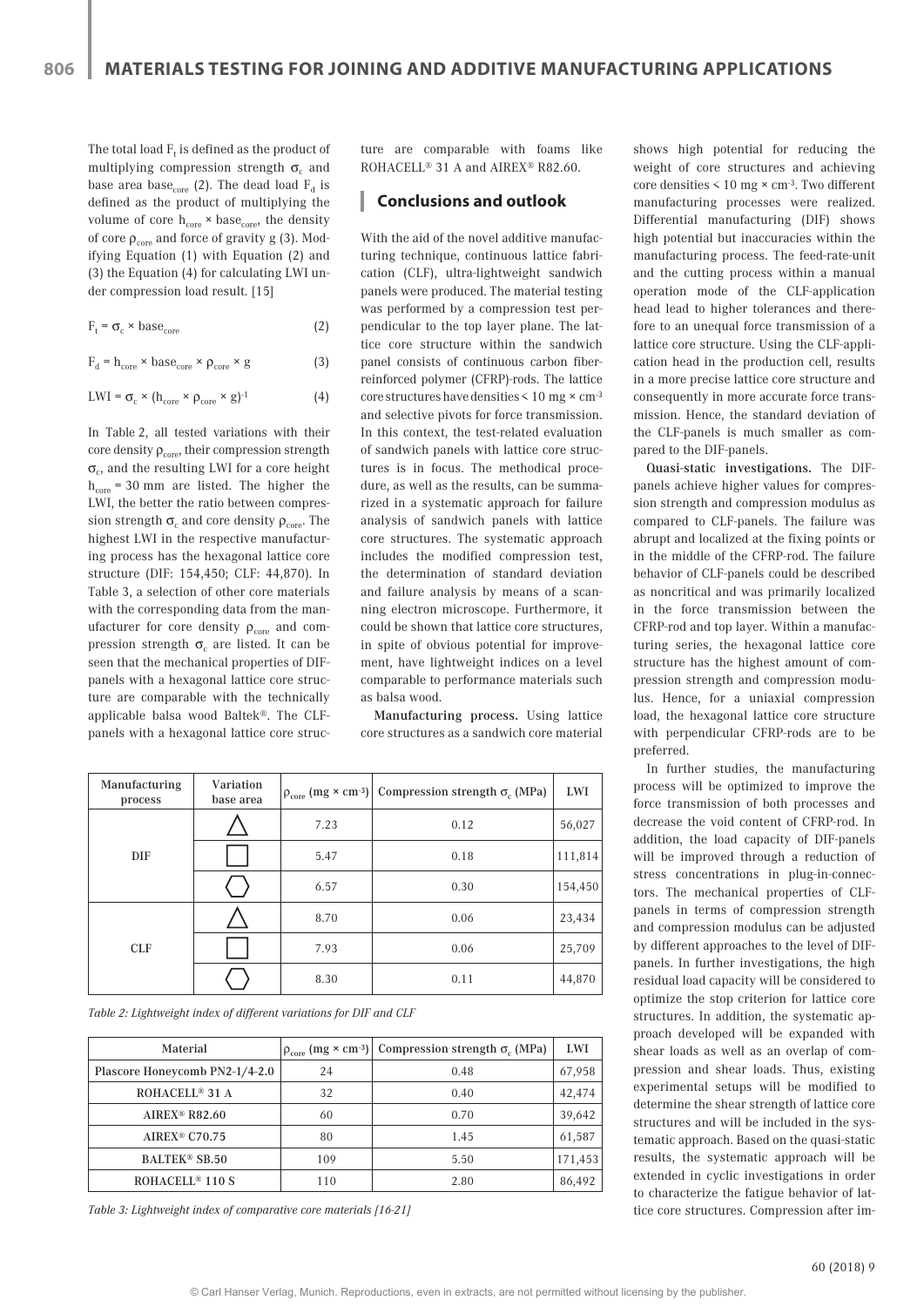pact tests will be performed to determine future applications.

## **Acknowledgements**

The authors thank "Zeppelin Jugendstiftung" for funding the student project "3D-Superleichtbau" and Prof. Konrad Wöllhaf of the University of Applied Science Ravensburg-Weingarten for supporting the work.

#### **References**

- 1 A. Bellini, S. Güceri: Mechanical characterization of parts fabricated using fused deposition modeling, Rapid Prototyping Journal 9 (2003), No. 4, pp. 252-264 DOI:10.1108/13552540310489631
- 2 A. R. Torrado, D. A. Roberson: Failure analysis and anisotropy evaluation of 3D-printed tensile test specimens of different geometries and print raster patterns, Journal of Failure Analysis and Prevention 16 (2016), No. 1, pp. 154-164 DOI:10.1007/s11668-016-0067-4
- 3 A. M. Forster: Materials testing standards for additive manufacturing of polymer materials: State of the art and standards applicability, National Institute of Standards and Technology, Gaithersburg, USA (2015), pp. 1-45 DOI:10.6028/NIST.IR.8059
- 4 O. Huber, H. Klaus: Cellular composites in lightweight sandwich applications, Materials Letter 63 (2009), No. 13-14, pp. 1117-1120 DOI:10.1016/j.matlet.2008.11.059
- 5 X. Zheng, H. Lee, T.H. Weisgraber, M. Shusteff, J. DeOtte, E. B. Duoss, J.D. Kuntz, M. M. Biener, Q. Ge, J. A. Jackson, S. O. Kucheyev, N. X. Fang, C. M. Spadaccini: Ultralight, ultrastiff mechanical metamaterials, Science 344 (2014), No. 6190, pp. 1373-1377 DOI:10.1126/science.1252291
- 6 M. Eichenhofer, J. C. H. Wong, P. Ermanni:
- Continuous lattice fabrication of ultra-lightweight composite structures, Elsevier Additive Manufacturing 18 (2017), pp. 48-57 DOI:10.1016/j.addma.2017.08.013
- 7 F. Eichenhofer, M. Eichenhofer: Method for producing a framework, Germany (2015), Patent number: WO2015169414A1, pp. 1-39
- 8 M. Eichenhofer, J. I. Maldonado, F. Klunker, P. Ermanni: Analysis of processing conditions for a novel 3D-composite production technique, Proc. 20th International Conference on Composite Materials ICCM20, Copenhagen (2015), pp. 1-12
- 9 D. L. DuQuesnay, T. H. Topper, M. T. Yu: The effect of notch radius on the fatigue notch factor and the propagation of short cracks, Mechanical Engineering (1986), pp. 323-335
- 10 H. Fan, W. Yang, B. Wang, Y. Yan, Q. Fu, D. Fang, Z. Zhuang: Design and manufacturing of a composite lattice structure reinforced by continuous carbon fibers, Elsevier Tsinghua Science & Technology 11 (2005), No. 5, pp. 515-522
- DOI:10.1016/S1007-0214(06)70228-0
- 11 C. Schneider, M. N. Velea, S. Kazemahvazi, D. Zenkert: Compression properties of novel thermoplastic carbon fibre and poly-ethylene terephthalate fibre composite lattice structures,

Elsevier Materials & Design 65 (2015), pp. 1110-1120 DOI:10.1016/j.matdes.2014.08.032

- 12 C. R. Schultheisz, A. M. Waas: Compressive failure of composites, Part I: Testing and micromechanical theories, Elsevier Aerospace Science 32 (1996), No. 1, pp. 1-42 DOI:10.1016/0376-0421(94)00002-3
- 13 N. A. Fleck, D. Liu: Microbuckle initiation from a patch of large amplitude fibre waviness in a composite under compression and bending, Elsevier European Journal of Mechanics – A/Solids 20 (2001), No. 1, pp. 23-37 DOI:10.1016/S0997-7538(00)01124-4
- 14 Y. Verreman, N. Limodin: Fatigue notch factor and short crack propagation, Elsevier Engineering Fracture Mechanics 75 (2008), No. 6, pp. 1320-1335
- DOI:10.1016/j.engfracmech.2007.07.005 15 B. Klein: Leichtbau-Konstruktion, 10th Ed., Springer Vieweg, Wiesbaden, Germany (2013), pp. 23-37 DOI 10.1007/978-3-658-02272-3
- 16 Plascore Inc: PN2 Aerospace Grade Aramid
- Fiber Honeycomb, Zeeland, USA (2017) 17 Evonik Resource Efficiency GmbH: Technical information: ROHACELL® A, Darmstadt, Germany (2017)
- 18 Airex AG: Data Sheet AIREX® R82, Sins, Switzerland (2011)
- 19 Airex AG: Data Sheet AIREX® C70, Sins, Switzerland (2011)
- 20 Airex AG: Data Sheet BALTEK® SB, Sins; Switzerland (2016)
- 21 Evonik Resource Efficiency GmbH: Technical information ROHACELL® S, Darmstadt, Germany (2017)

## **Bibliography**

DOI 10.3139/120.111216 Materials Testing 60 (2018) 9, pages 801-808 © Carl Hanser Verlag GmbH & Co. KG ISSN 0025-5300

#### **The authors of this contribution**

Patrick Striemann, born in 1990, studied Mechanical Engineering with a specialization in development and engineering design at the University of Applied Sciences (UAS) Ravensburg-Weingarten, Germany and received his Bachelor's degree in 2015. In 2017 he successfully completed a Master's degree in Technology Management & Optimization at UAS Ravensburg-Weingarten. Since then he has been working as a research assistant at the Laboratory of Material Testing at UAS Ravensburg-Weingarten. In the past years, he has focused on the additive manufacturing of continuous fiber-reinforcements.

## **Abstract**

Druckversuch von additiv gefertigten und kontinuierlich kohlenstofffaserverstärkten Sandwichstrukturen. Das neuartige Verfahren Continuous Lattice Fabrication kombiniert die Vorteile einer kontinuierlichen Faserverstärkung und der additiven Fertigung. Dabei kann die Faserverstärkung nicht nur innerhalb einzelner Schichten, sondern auch kraftflussgerecht (out-of-plane) im dreidimensionalen Raum generiert werden. Ziel dieses Beitrags ist eine testbasierte Bewertung von Sandwichstrukturen mit fachwerkähnlichen Kernstrukturen durch die Modifikation eines Druckversuchs. Dafür wurden Proben differentiell mit Steck- und Klebeverbindungen sowie automatisch mittels continuous lattice fabrication gefertigt. Zusätzlich wurde die räumliche Anordnung der Fachwerkstäbe, durch verschiedene Grundflächen und Stabwinkel, variiert. Ultraleichtbau-Strukturen mit fachwerkähnlichen Kernstrukturen haben Kerndichten kleiner 10 mg × cm-3. Die grundlegende werkstoffmechanische Untersuchung wurde mit Hilfe eines modifizierten einachsigen Druckversuchs bei Raumtemperatur durchgeführt. Die erarbeitete Systematik zur Schadensanalyse legt zukünftiges Optimierungspotential des noch jungen Verfahrens offen. Es konnte gezeigt werden, dass die Sandwichelemente mit einer Kernstrukturdichte von 6.57 mg × cm-3 eine Druckfestigkeit von bis zu 0.30 MPa aufweisen. Durch Auswertung einer dimensionslosen Leichtbaukennzahl konnte gezeigt werden, dass die Kennwerte der entwickelten Strukturen auf einem ähnlichen Niveau mit ausgewählten technischen Kernmaterialien liegen.